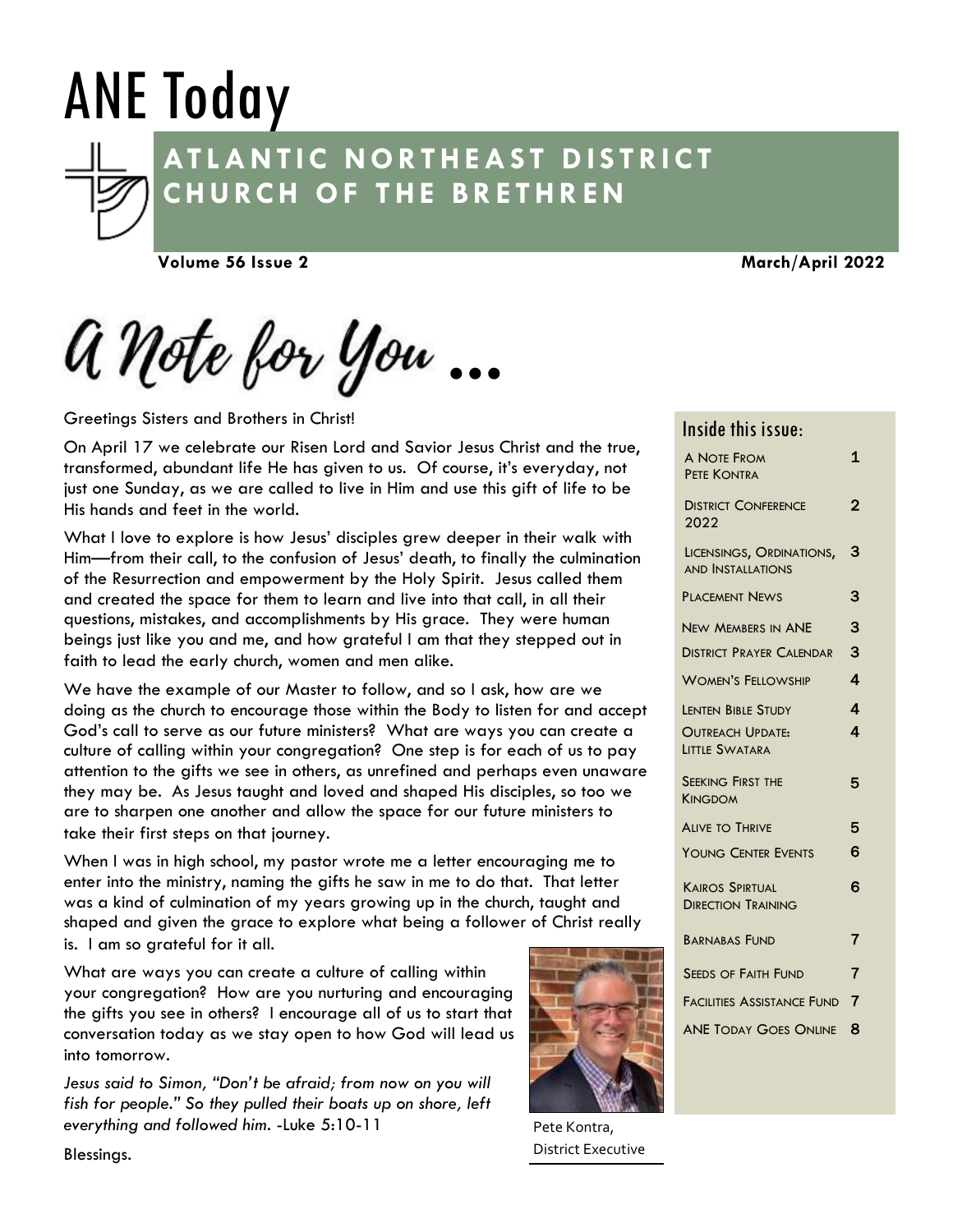#### A TLANTIC NORTHEAST DISTRICT, CHURCH OF THE BRETHREN **1999** Page 2

2022 **OCTOBER 7 & 8, 2022**  $\dot{\mathbf{0}}$ œ N ANE DISTRICT CONFERENCE . OCTOBER **ANE DISTRICT CONFERENCE** 

To receive a wedding invitation brings a moment a choice. When we receive it, in a relatively short period of time, we will make a decision of whether or not we will attend. When we decide to attend, we send the RSVP card back, mark the date on our calendar, and then go about our daily routines without giving too much thought until the date of the ceremony draws near.

It seems that outlook might be one of the vulnerabilities we face when it comes to District Conference. Our respective churches elect us as delegates; we make sure that we have the date on the calendar. Then, we give little thought to the conference until close to the date. For those who aren't delegates, maybe we give little thought until after the conference when the delegates representing our churches give their reports.

District Conference, however, is not designed to be an isolated event with no connection to District ministries and discussions that have occurred throughout the year. One of the most helpful ways a person can prepare is to keep oneself informed, keep up with information coming to the churches about the District and District Conference.

When thinking about the theme for this year's conference, a theme was chosen not just for the weekend of conference, but for us as a District to live into throughout the year. The theme is: **"Ignited to be church under unrelenting pressure."** It is based on Ephesians 4:15-16. We are called to speak the truth in love and so do life together that the body, the church, builds itself up in love.

The word "Ignited" speaks to the work of the Holy Spirit who ignites the fire in the gathered body to be like Jesus. The phrase "under unrelenting pressure" speaks to the current cultural context. The cultural narrative that we experience on how to relate to those who think differently when it comes to political and social agendas

John Hostetter, Moderator

appears to be invading the church.

David French in an article, "Lost Friendships Break Hearts and Nations" coined a word that has challenged me, "factional friendships." He uses that phrase to describe a trend in which our friendships are only or primarily made up of those

who view things the same as I do. The attitude behind this trend is "You're either with us or you're against us." If the trend becomes pervasive in the church, we will be unable to live into our calling of building the body up in love. We will be unable to give our full attention when listening. Our strong feelings about something will take over and we will fail to speak respectfully, truthfully, clearly and timely in love. Our witness as churches will lack credibility.

A key District ministry focus this year is "The Way Forward" (which you will continue to hear about). If we, as District churches are going to live into this calling we will need to resist the cultural narrative of "factional friendships" and live into our calling of building one another up in love. I invite you to reflect on your relationships. Are they primarily factional, or are your friendships made up of individuals with diverse views on the social and political issues of our day? Let's venture together to grow-up into our head, Jesus Christ, so we as the body may build ourselves up in love.

> **<sup>15</sup> Instead, speaking the truth in love, we will grow to become in every respect the mature body of him who is the head, that is, Christ. <sup>16</sup> From him the whole body, joined and held together by every supporting ligament, grows and builds itself up in love, as each part does its work.**

> > ~Ephesians 4:15-16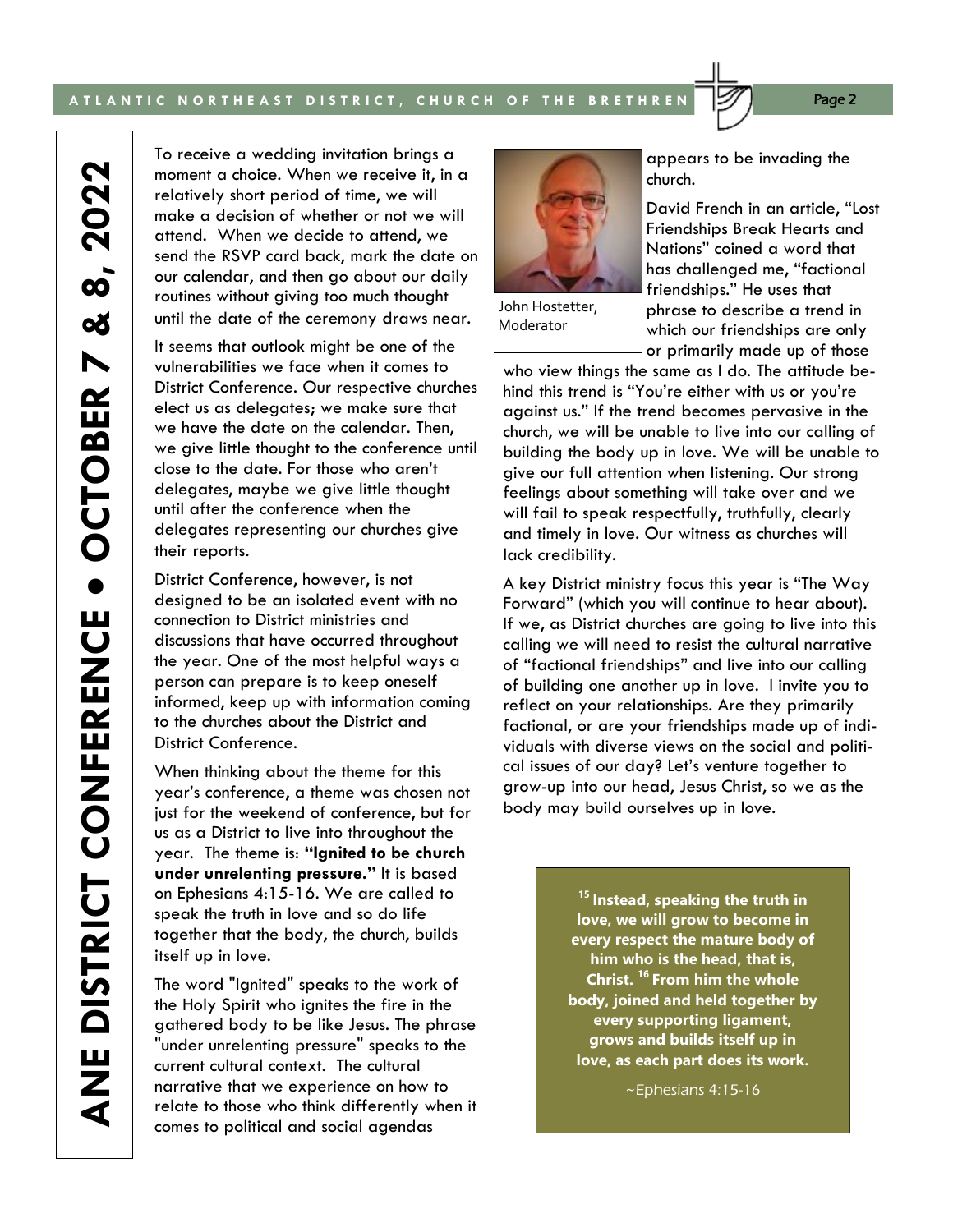



# **Licensings, Ordinations, and Installations**

**Eric Ramirez's** (Ebenezer) ordination service was on December 19 and performed by Pete Kontra.



**Rachel Johnson's**  (Mechanic Grove) licensing service was on January 2 and performed by Pete Kontra.

Eric Ramirez

Rachel Johnson

**Shawn O'Brien's (**West Green Tree) ordination service was on January 9 and Pete Kontra performed the service.



Shawn O'Brien



**Mark Pickens'** (Harrisburg First) ordination service was on February 6 and Pete Kontra performed the service.

# Placement News

#### **Brooklyn First**:

Beginning search process. Kay Weaver serves as Interim.

#### **Green Tree**:

Interviewing. Kim Ream serves as Interim.

#### **Mechanic Grove:**  Bob Kettering serves as Interim.

#### **Myerstown:**

Beginning search process. Dennis Garrison serves as Interim.

# **Nuevo Amanecer**:

Interim Team established.

#### **Pottstown:**

Dawn Lare serves as Interim.

**West Green Tree**: Interviewing.

#### **Wilmington**:

Search Committee formed. Bob Wintsch serves as Interim.

# **ANE DISTRICT—NEW MEMBERS**

**Harrisburg First —** *Baptism:* Chloe Oustich, Lydia Pebly; *Reaffirmation*: Lexi Aligarbes, Samson Arnold, Ade Senaike

|  | March 6:<br>March 13:                      | <b>ANE District Board: Executive Committee</b><br>South Central Indiana District and Interim Co-DEs Anna Lisa<br><b>Gross &amp; Kay Gaier</b>                                                             |
|--|--------------------------------------------|-----------------------------------------------------------------------------------------------------------------------------------------------------------------------------------------------------------|
|  | March 20:<br>March 27:<br>April 3:         | ANE District Board as it meets for the first time in 2022<br>Michigan District and DE Frances Townsend<br>For DE, Pete Kontra as he travels to Elgin, and for all DEs as<br>they meet for CODE this week. |
|  | April 10:<br><b>April 17:</b><br>April 24: | Mid-Atlantic District and DE Gene Hagenberger<br>ANE Way Forward Shepherding Team<br>Missouri & Arkansas District and DE Cindy Sanders                                                                    |

Mark Pickens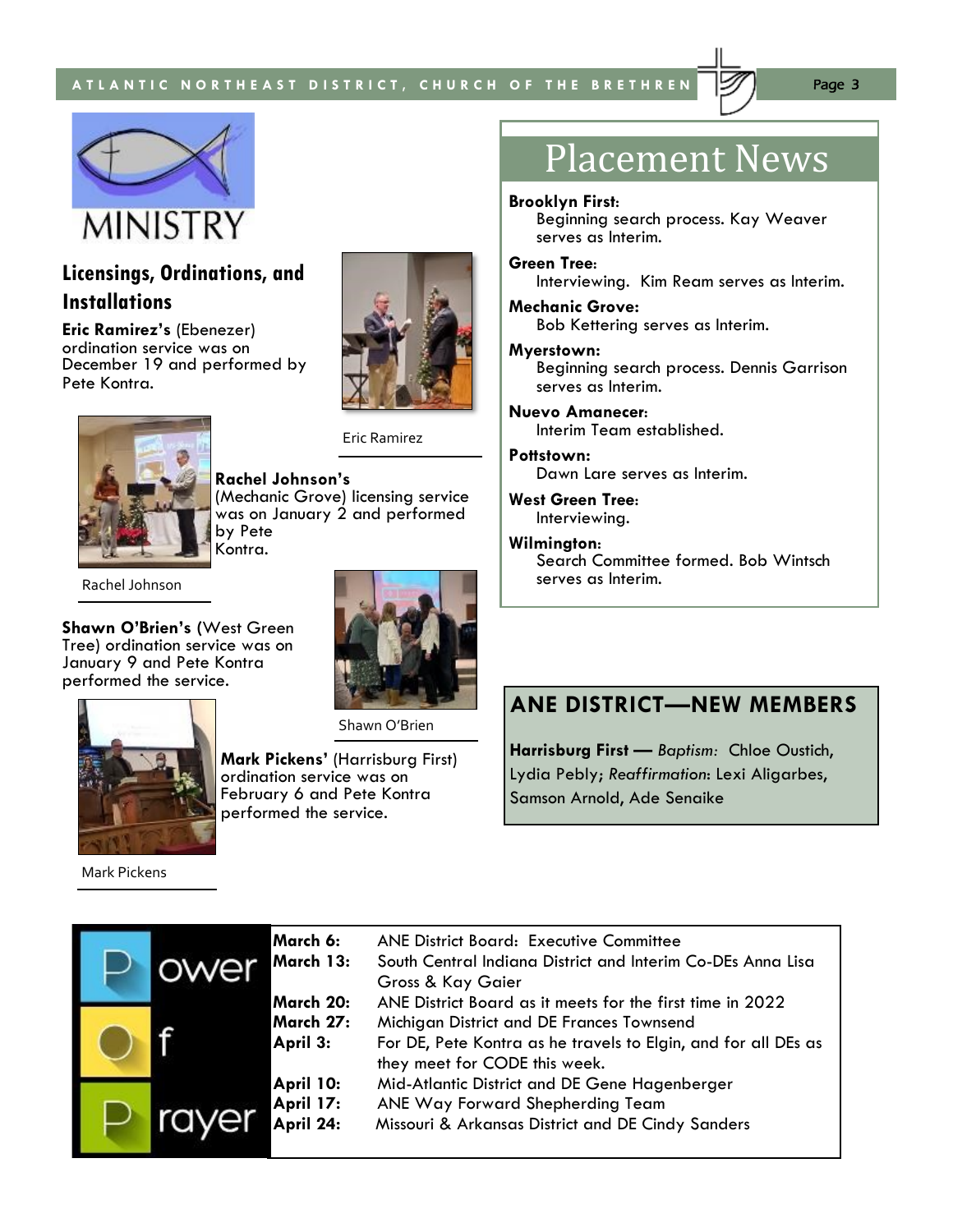#### **A T L A N T I C N O R T H E A S T D I S T R I C T , C H U R C H O F T H E B R E T H R E N** Page 4

# **Lenten Bible Study Offered**

The ANE Nurture Commission is pleased to offer a seven-week Lenten Bible

Study. This study will take place on Wednesday evenings at 6:30 p.m. on Zoom beginning on March 2 and ending on April 13. This will be a time to reflect and study scripture in community with others from across our district as we prepare ourselves for the resurrected Savior. A variety of teachers from throughout the district will take turns leading each week. At the beginning of each session, a special space will be made for a children's activity that adults will enjoy, too! You can register for the Bible Study on ANE's website.

# **55 Plus Fellowship Luncheon Save the Date!**

May 11, 12:00pm Yoder's Family Restaurant, New Holland

#### **Outreach Update: Little Swatara FEED THEM Ministry**

"Feed them."

What a great command from our Lord and Savior. For those of us who use food as their love language it's an easy one. We have

done three Feed Them events over the past months with each one feeding more families. We started with hot dogs, meatballs and then vegetable soup and cornbread. The families are just grateful beyond words. The thanks from our families in attendance is overwhelming and humbling.

The first two months we fed around 220, having planned for 240. So, for November we planned the same for soup to feed 240. But God had other plans. We reached out to the council of churches,





Women's Spring Fellowship 2022 Connecting Through Our Stories

Our speaker is Liz Bidgood Enders from the Ridgeway Community Church of the Brethren. Liz will be sharing her storytelling talent with us, as well as helping us identify the many ways we connect to God, the stories, and each other as we journey through life.

You will have the opportunity to watch the presentation from Liz, enjoy a special selection of violin music from teen-aged sisters from the Ephrata Church of the Brethren and select a small-group session to participate in. **Registered participants will receive a link to the main presentation, to be watched at their convenience prior to attending a small-group session**.

Register online on the District website under Events.

our fellow believers, and our home church and the soup came through in abundance! I was planning for 60 quarts of soup minimum and we had 124! I kept saying "Lord what will we do with all this soup?" Ha, ha, ha, oh ye of little faith. I your Father already know how much you will need. Cornbread was also in abundance with 314 pieces cut and wrapped.



But the need was great. We handed out ALL of the cornbread running short for the last few families and gave all but 12 quarts of soup away. GOD Is Good, Amen.

We appreciate all help and food donations. We look forward to seeing what God has planned for the future events.

~Matt Christ, Pastor & ANE Board Member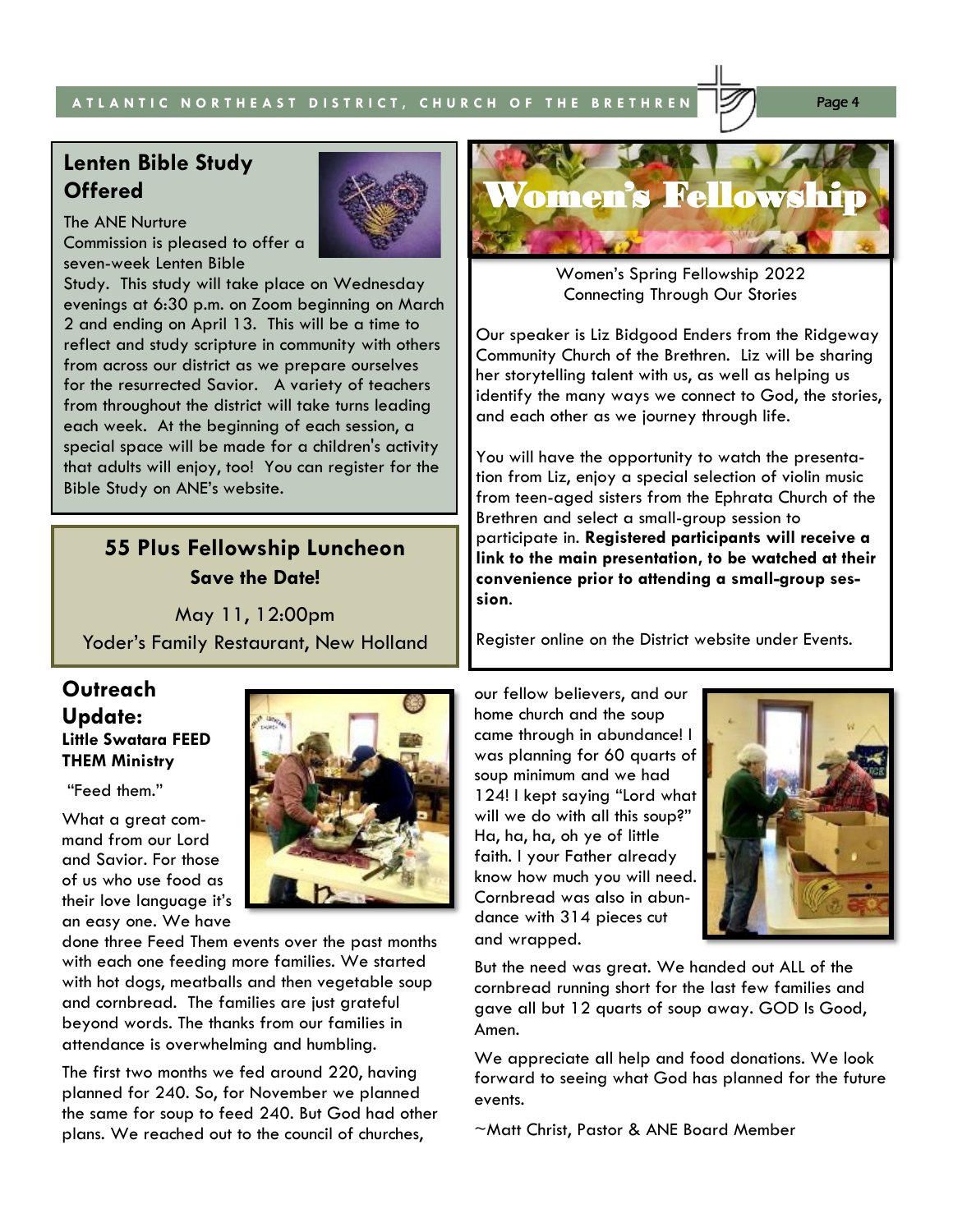# **Living Simply in a Complex World** March 26 & 27, 2022



**Shane Claiborne, Keynote Speaker** 

The Fourth *Deeking c* the Kingdom

presented by the Spiritual Renewal Committee of the Lancaster Church of the Brethren



1601 Sunset Ave. Lancaster, PA 17601 Lancob.org 717.397.4751

#### **Keynote Speaker:**

#### **Shane Claiborne**

Shane Claiborne is a prominent speaker, activist, and bestselling author who worked with Mother Teresa in Calcutta and founded The Simple Way in Philadelphia. He leads Red Letter Christians, a movement



of folks who are committed to living "as if Jesus meant the things he said." Shane is a champion for grace, which has led him to jail advocating for the homeless and to places like Iraq and Afghanistan to stand against war. Now grace fuels his passion to end the death penalty and help stop gun violence. His books include Jesus for President, Red Letter Revolution, The Irresistible Revolution, and Beating Guns, among others.

Shane's presentation topics are: Saturday Morning: "What If Jesus Meant the Stuff" He Said?"

Saturday Afternoon: "Maladjusted People" Sunday School: "Economics of Rebirth" Sunday Sermon: "Another Way of Doing Life"

#### **Seeking Sessions Leaders:**



**Steven M. Nolt** Senior Scholar **Young Center** Elizabethtown College

**Joel Peña Ordained Minister** Alpha & Omega COB

**David Radcliff** Director New Community Project

**Pam Reist Ordained Minister** Elizabethtown COB

**Barry D. Stoner Clinical Social Worker** Wellspan Philhaven

**ANE Urban Ministries Initiative** Presents**:**

# **ALIVE TO THRIVE**

**May 14, 2022**

*Ephrata Church of the Brethren*

See you there! More information coming soon.

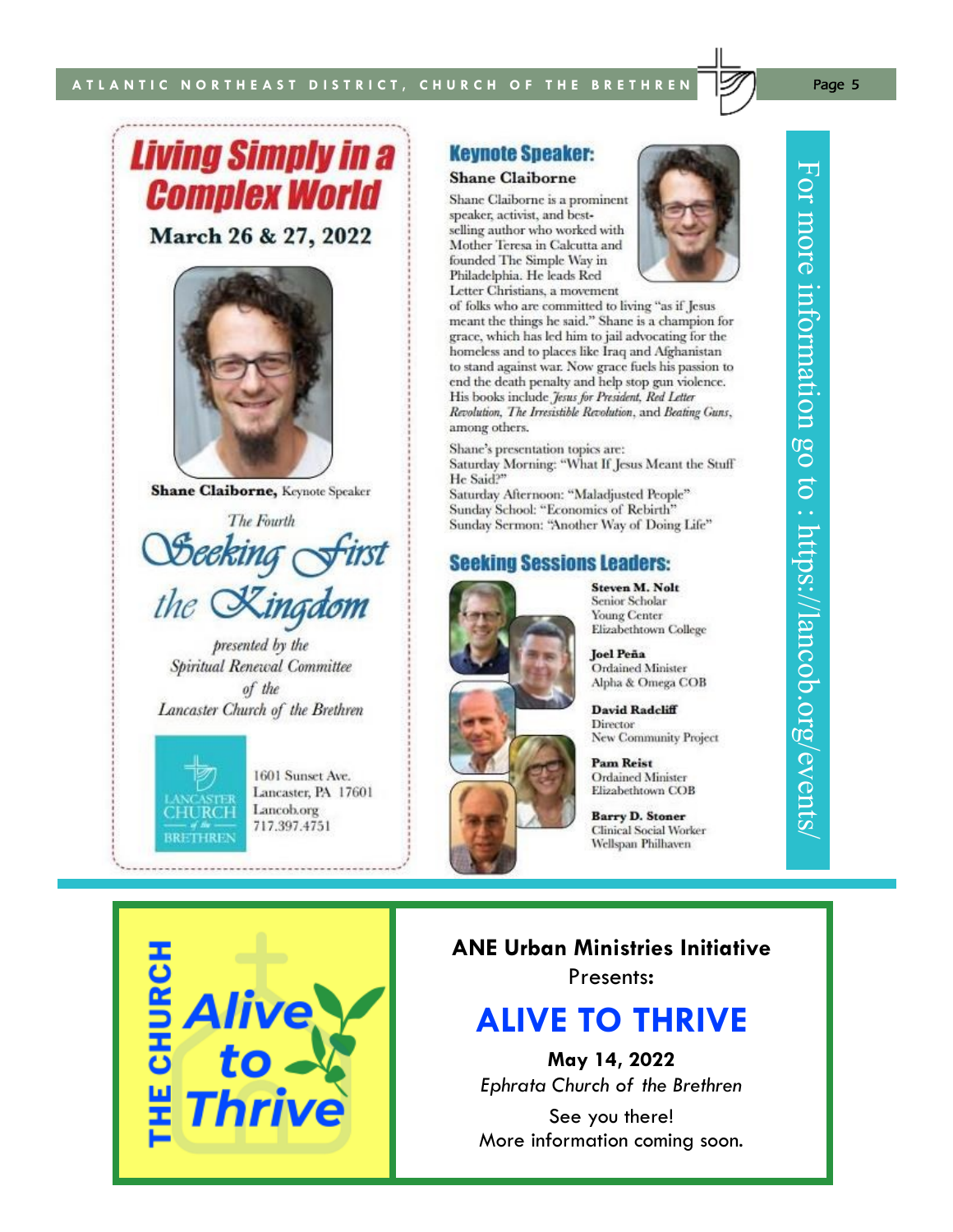

For the Zoom links and more information, visit www.etown.edu/youngctr/events

### **A new Spiritual Direction Training cohort begins in March 2022**

KAIROS Spiritual Direction Training

Kairos Spiritual Direction Training (SDT) is a contemplative program that teaches the art and practice of spiritual direction – deep listening, walking alongside others, and recognizing God in your own life and the lives around you. Students are encouraged to practice spiritual kinship with those on the margins who may not normally have the opportunity or means to participate in spiritual direction.

SDT is designed not only for **Enrolling Now** to start Mar. 2022 spiritual directors, but for all those who offer spiritual care and companionship. Training in spiritual companionship provides effective tools for interpersonal relationships, especially when working with those different than yourself.

Develop your personal and professional skills of deep listening and learn to incorporate spirituality into your understanding of yourself and those around you. SDT is rooted in the

life and teachings of Jesus and informed by Ignatian Supervised • Certificate Program<br>Emphasizing Spiritual Kinship spirituality and the wisdom tradition. Contemplative spirituality is compatible with a spectrum of denominational and theological positions including those who claim no tradition.

> More information available at [parishresourcecenter.org/](https://parishresourcecenter.org/kairos/sdt-2022/) [kairos/sdt-2022/](https://parishresourcecenter.org/kairos/sdt-2022/)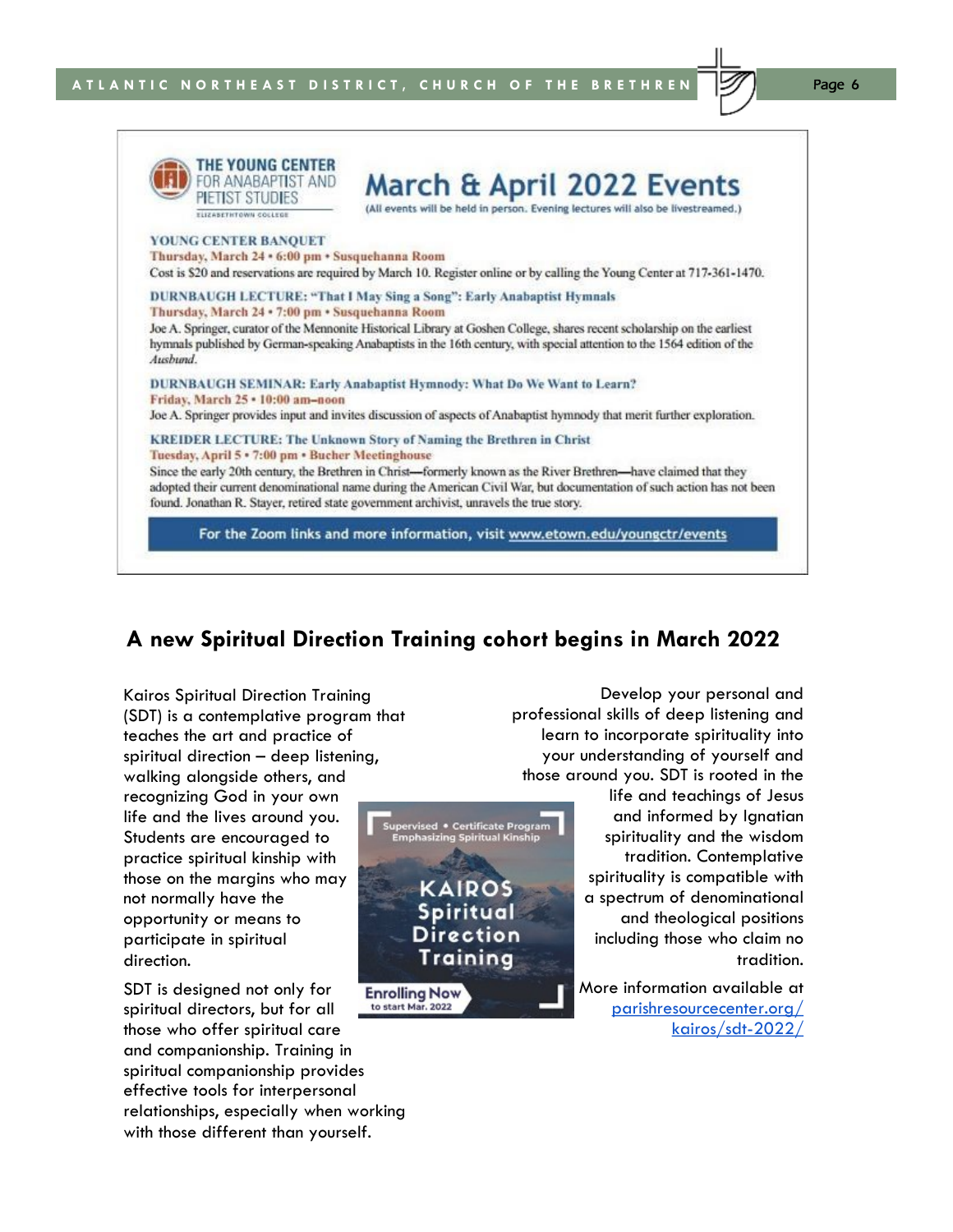# **Intergenerational 2022 Barnabas Fund Application Deadlines**

**Bible Study**  Could your church use a financial boost? Is your congregation actively involved in a community outreach ministry such as:

- Community food pantry
- Counseling services
- English as a second language classes
- Parenting workshops
- Tutoring or other kinds of children and teen programs

Do these guidelines fit your congregation?

- A verifiable active outreach ministry
- Located in and serving a community with a significant economically challenged population.
- Limited resources due to circumstances beyond their control
- Sizeable community needs that surpass the congregation's ability to respond.
- There must be a clear evidence of Gospel and Mission

The Barnabas Fund has been established to share the blessing of financial resources with those who express a ministry-driven need. The Fund seeks to encourage the ministry of congregations through a grant-based ministry investment strategy that seeks Kingdom-based ministry results through: shared resources, fiscal accountability, ministry planning, and economic partnering.

If these guidelines fit the kind of ministry efforts that you see in your congregation, this might be just the place to get that extra financial boost that will allow your ministry to be more effective!

Application deadlines this year are: Monday, April 18 Monday, July 11 Monday, October 17

Applicants will be contacted within 10 days **following** the scheduled meeting. *Please contact the District Office for an Application.*

## **ANE Seeds of Faith Fund**

The purpose of Seeds of Faith Fund is to be very intentional and effective with ANE resources to:



- Re-birth/revitalize ANE congregations that are about to close.
- Encourage leadership growth.
- Support ANE congregations who have demonstrated that the growth or expansion of the congregation depends on an investment from the District.



ANE FACILITIES ASSISTANCE FUND

## **Facilities Assistance Fund**

The purpose of the Facilities Assistance Fund is to share our blessing of financial resources with all ANE congregations needing to improve or expand their facilities to assist in the growth of congregation's ministry-driven vision.

Consideration will be given to:

- A Congregation located in and serving a community with a significant economically challenged population
- A Congregation that exhibits a **stable membership/attendance** which is unable to support the on-going ministry of the congregation without outside help.
- Congregational facilities that have incurred a loss due to a disaster. Grants will be given only toward repair costs not covered by insurance.
- All congregations planning a major building renovation or expansion. (Some restrictions apply)

For more information and an application for either of these funds, email Kay Weaver kweaver@ane-cob.org



eeds of Faith